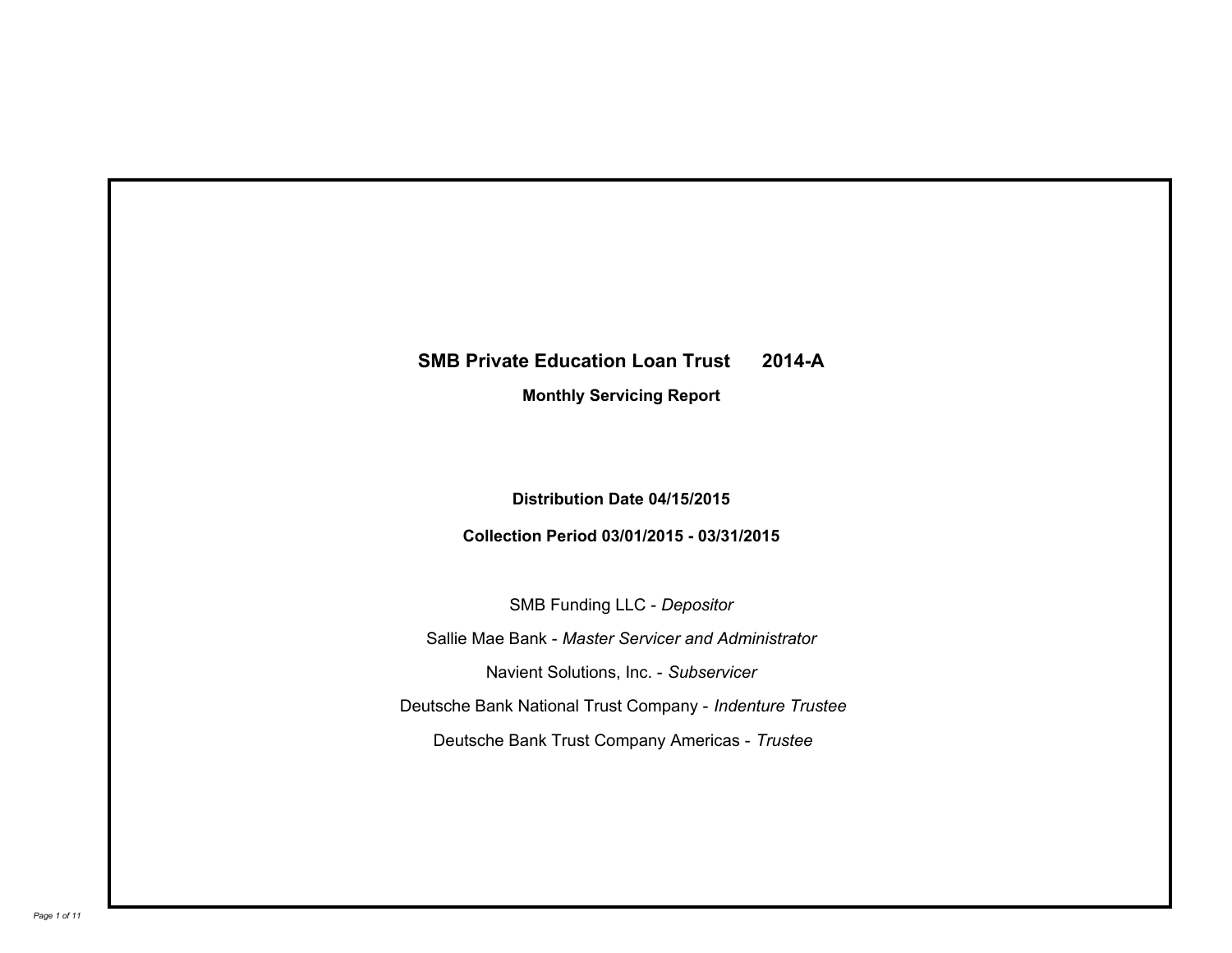| A | <b>Student Loan Portfolio Characteristics</b>   |                   | 08/07/2014       | 02/28/2015       | 03/31/2015       |
|---|-------------------------------------------------|-------------------|------------------|------------------|------------------|
|   |                                                 |                   |                  |                  |                  |
|   | <b>Principal Balance</b>                        |                   | \$361,523,983.59 | \$353,519,617.96 | \$351,363,311.60 |
|   | Interest to be Capitalized Balance              |                   | 17,313,307.43    | 17,788,483.68    | 18,070,521.41    |
|   | Pool Balance                                    |                   | \$378,837,291.02 | \$371,308,101.64 | \$369,433,833.01 |
|   | Weighted Average Coupon (WAC)                   |                   | 7.81%            | 7.81%            | 7.80%            |
|   | Weighted Average Remaining Term                 |                   | 138.29           | 135.71           | 136.08           |
|   | Number of Loans                                 |                   | 33,555           | 32,367           | 32,190           |
|   | Number of Borrowers                             |                   | 26,651           | 25,222           | 25,092           |
|   | Pool Factor                                     |                   |                  | 0.980125533      | 0.975178109      |
|   | Since Issued Total Constant Prepayment Rate (1) |                   |                  | 4.70%            | 4.89%            |
| B | <b>Debt Securities</b>                          | <b>Cusip/Isin</b> | 03/16/2015       |                  | 04/15/2015       |
|   | A1                                              | 784456AA3         | \$97,332,692.38  |                  | \$94,104,270.44  |
|   | A <sub>2</sub> A                                | 784456AB1         | \$68,000,000.00  |                  | \$68,000,000.00  |
|   | A2B                                             | 784456AC9         | \$68,000,000.00  |                  | \$68,000,000.00  |
|   | A <sub>3</sub>                                  | 784456AD7         | \$50,000,000.00  |                  | \$50,000,000.00  |
|   | В                                               | 784456AE5         | \$36,000,000.00  |                  | \$36,000,000.00  |
|   | $\mathsf C$                                     | 784456AF2         | \$42,000,000.00  |                  | \$42,000,000.00  |
|   |                                                 |                   |                  |                  |                  |
| С | <b>Account Balances</b>                         |                   | 03/16/2015       |                  | 04/15/2015       |
|   | Reserve Account Balance                         |                   | \$958,735.00     |                  | \$958,735.00     |
|   |                                                 |                   |                  |                  |                  |
| D | <b>Asset / Liability</b>                        |                   | 03/16/2015       |                  | 04/15/2015       |
|   | Overcollateralization Percentage *              |                   | 14.00%           |                  | 14.44%           |
|   | Specified Overcollateralization Amount *        |                   | \$111,392,430.49 |                  | \$110,830,149.90 |
|   | Actual Overcollateralization Amount *           |                   | \$51,975,409.26  |                  | \$53,329,562.57  |
|   |                                                 |                   |                  |                  |                  |

\* Based on the Rated debt securities (Class A and Class B Bonds)

(1) Since Issued Total CPR calculations found in monthly servicing reports issued on or prior to September 15, 2015 originally included loans that were removed from the pool by the sponsor because they became ineligible for the pool between the cut-off date and settlement date. On October 5, 2015, Since Issued Total CPR calculations were revised to exclude these loans and all prior monthly servicing reports were restated. For additional information, see 'Since Issued CPR Methodology' found on page 11 of this report.

**I. Deal Parameters**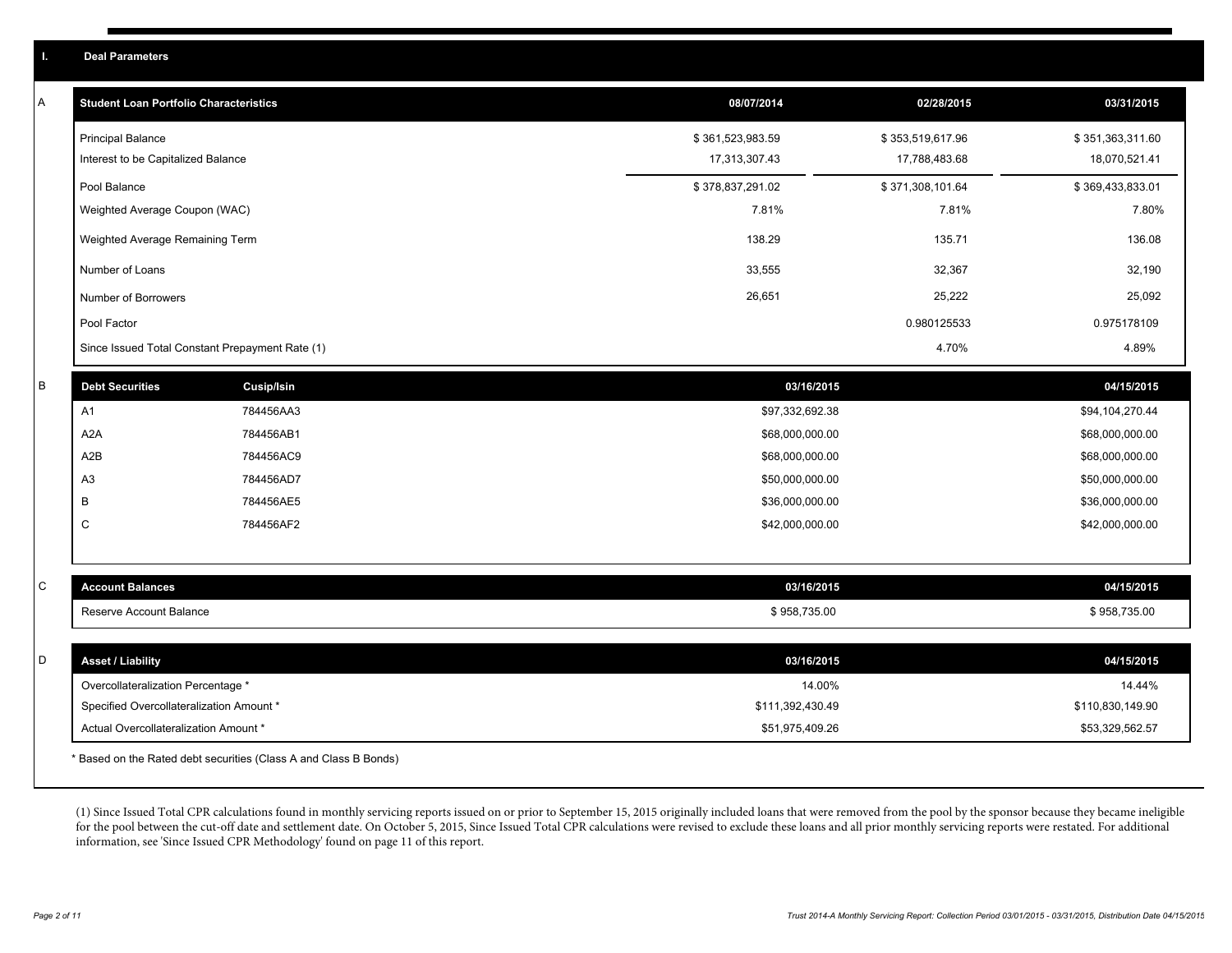|   | 2014-A Trust Activity 03/01/2015 through 03/31/2015              |                |
|---|------------------------------------------------------------------|----------------|
| A | <b>Student Loan Principal Receipts</b>                           |                |
|   | <b>Borrower Principal</b>                                        | 2,923,396.82   |
|   | <b>Consolidation Activity Principal</b>                          | 0.00           |
|   | Seller Principal Reimbursement                                   | 0.00           |
|   | Servicer Principal Reimbursement                                 | 0.00           |
|   | Delinquent Principal Purchases by Servicer                       | 0.00           |
|   | <b>Other Principal Deposits</b>                                  | 0.00           |
|   | <b>Total Principal Receipts</b>                                  | \$2,923,396.82 |
| B | <b>Student Loan Interest Receipts</b>                            |                |
|   | <b>Borrower Interest</b>                                         | 1,189,086.18   |
|   | <b>Consolidation Activity Interest</b>                           | 0.00           |
|   | Seller Interest Reimbursement                                    | 0.00           |
|   | Servicer Interest Reimbursement                                  | 0.00           |
|   | Delinquent Interest Purchases by Servicer                        | 0.00           |
|   | Other Interest Deposits                                          | 7,140.56       |
|   | <b>Total Interest Receipts</b>                                   | \$1,196,226.74 |
| C | <b>Recoveries on Realized Losses</b>                             | \$863.44       |
| D | <b>Investment Income</b>                                         | \$277.64       |
| E | <b>Funds Borrowed from Next Collection Period</b>                | \$0.00         |
| F | <b>Funds Repaid from Prior Collection Period</b>                 | \$0.00         |
| G | Loan Sale or Purchase Proceeds                                   | \$0.00         |
| н | Initial Deposits to Collection Account                           | \$0.00         |
|   | <b>Excess Transferred from Other Accounts</b>                    | \$0.00         |
| J | <b>Borrower Benefit Reimbursements</b>                           | \$0.00         |
| Κ | <b>Gross Swap Receipt</b>                                        | \$0.00         |
| L | <b>Other Deposits</b>                                            | \$0.00         |
| М | <b>Other Fees Collected</b>                                      | \$0.00         |
| N | <b>AVAILABLE FUNDS</b>                                           | \$4,120,764.64 |
| O | Non-Cash Principal Activity During Collection Period             | \$767,090.46   |
| P | Aggregate Purchased Amounts by the Depositor, Servicer or Seller | \$0.00         |
| Q | Aggregate Loan Substitutions                                     | \$0.00         |

**II. 2014-A Trust Activity 03/01/2015 through 03/31/2015**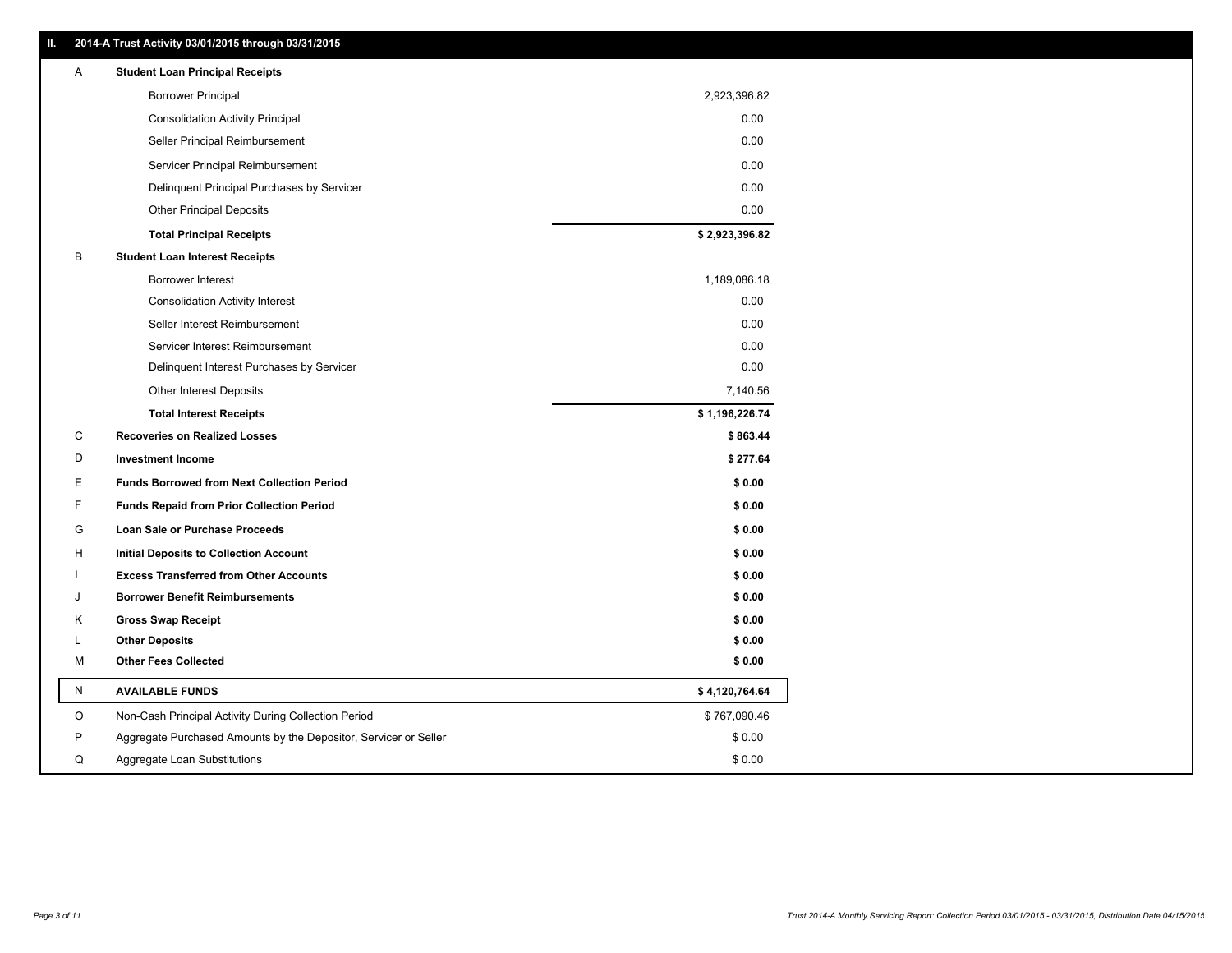|                   |                         | 03/31/2015               |         | 02/28/2015       |                |                          |         |                  |                |
|-------------------|-------------------------|--------------------------|---------|------------------|----------------|--------------------------|---------|------------------|----------------|
|                   |                         | <b>Wtd Avg</b><br>Coupon | # Loans | Principal        | % of Principal | <b>Wtd Avg</b><br>Coupon | # Loans | Principal        | % of Principal |
| INTERIM:          | IN SCHOOL               | 8.40%                    | 6,618   | \$67,286,040.54  | 19.150%        | 8.40%                    | 6,685   | \$67,736,169.60  | 19.161%        |
|                   | <b>GRACE</b>            | 8.41%                    | 1,569   | \$15,181,940.39  | 4.321%         | 8.38%                    | 1,716   | \$17,167,218.20  | 4.856%         |
|                   | <b>DEFERMENT</b>        | 8.40%                    | 687     | \$6,306,145.16   | 1.795%         | 8.41%                    | 687     | \$6,155,331.23   | 1.741%         |
| <b>REPAYMENT:</b> | <b>CURRENT</b>          | 7.52%                    | 22,002  | \$246,349,766.18 | 70.113%        | 7.53%                    | 21,981  | \$247,380,639.61 | 69.976%        |
|                   | 31-60 DAYS DELINQUENT   | 8.44%                    | 186     | \$2,202,262.56   | 0.627%         | 8.77%                    | 260     | \$2,778,907.93   | 0.786%         |
|                   | 61-90 DAYS DELINQUENT   | 8.74%                    | 113     | \$1,218,101.64   | 0.347%         | 8.54%                    | 152     | \$1,590,148.40   | 0.450%         |
|                   | 91-120 DAYS DELINQUENT  | 8.92%                    | 97      | \$965,266.00     | 0.275%         | 8.83%                    | 44      | \$434,341.97     | 0.123%         |
|                   | 121-150 DAYS DELINQUENT | 8.84%                    | 41      | \$393,238.60     | 0.112%         | 9.54%                    | 31      | \$228,675.01     | 0.065%         |
|                   | 151-180 DAYS DELINQUENT | 8.87%                    | 30      | \$201,150.21     | 0.057%         | 9.05%                    | 29      | \$239,617.75     | 0.068%         |
|                   | > 180 DAYS DELINQUENT   | 9.37%                    | 28      | \$218,347.00     | 0.062%         | 9.24%                    | 26      | \$224,774.92     | 0.064%         |
|                   | FORBEARANCE             | 8.08%                    | 819     | \$11,041,053.32  | 3.142%         | 8.21%                    | 756     | \$9,583,793.34   | 2.711%         |
| <b>TOTAL</b>      |                         |                          | 32,190  | \$351,363,311.60 | 100.00%        |                          | 32,367  | \$353,519,617.96 | 100.00%        |

Percentages may not total 100% due to rounding \*

\*\* Smart Option Interest Only loans and \$25 Fixed Payment loans classified as in repayment whether student borrowers are in school, in grace, in deferment or required to make full principal and interest payments on their l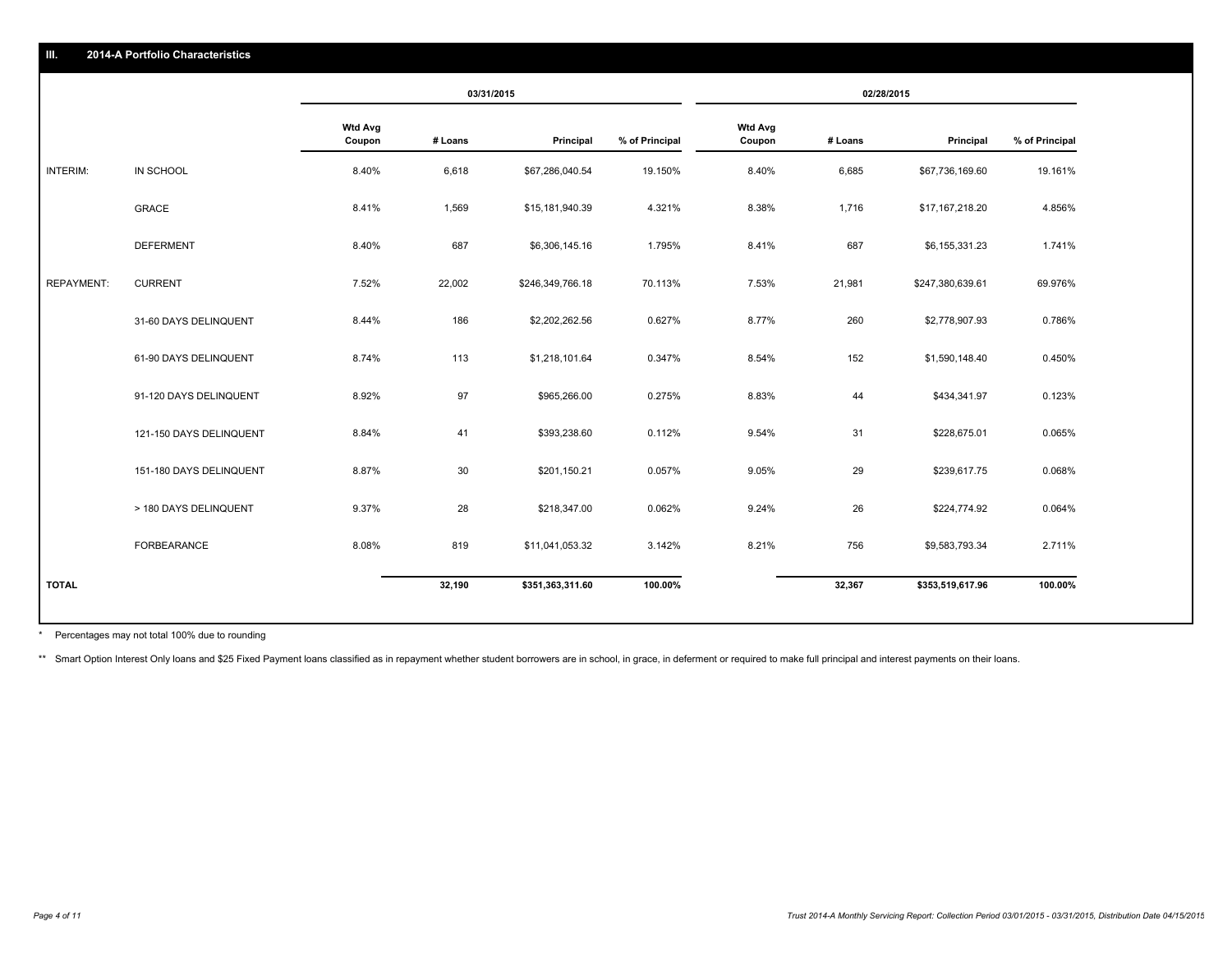|                                                         | 3/31/2015        | 2/28/2015        |
|---------------------------------------------------------|------------------|------------------|
| Pool Balance                                            | \$369,433,833.01 | \$371,308,101.64 |
| Total # Loans                                           | 32,190           | 32,367           |
| <b>Total # Borrowers</b>                                | 25,092           | 25,222           |
| Weighted Average Coupon                                 | 7.80%            | 7.81%            |
| Weighted Average Remaining Term                         | 136.08           | 135.71           |
| Percent of Pool - Cosigned                              | 93.5%            | 93.5%            |
| Percent of Pool - Non Cosigned                          | 6.5%             | 6.5%             |
| Borrower Interest Accrued for Period                    | \$2,303,470.70   | \$2,093,109.95   |
| <b>Outstanding Borrower Interest Accrued</b>            | \$19,231,322.17  | \$18,907,006.48  |
| Gross Principal Realized Loss - Periodic                | \$7,997.12       | \$14,250.68      |
| Gross Principal Realized Loss - Cumulative              | \$271,661.80     | \$263,664.68     |
| Delinquent Principal Purchased by Servicer - Periodic   | \$0.00           | \$0.00           |
| Delinquent Principal Purchased by Servicer - Cumulative | \$0.00           | \$0.00           |
| Recoveries on Realized Losses - Periodic                | \$863.44         | \$500.79         |
| Recoveries on Realized Losses - Cumulative              | \$1,443.12       | \$579.68         |
| Net Losses - Periodic                                   | \$7,133.68       | \$13,749.89      |
| Net Losses - Cumulative                                 | \$270,218.68     | \$263,085.00     |
| <b>Cumulative Gross Defaults</b>                        | \$271,661.80     | \$263,664.68     |
| Change in Gross Defaults                                | \$7,997.12       | \$14,250.68      |
| Non-Cash Principal Activity - Capitalized Interest      | \$777,618.18     | \$1,102,600.69   |
| Since Issued Total Constant Prepayment Rate (CPR) (1)   | 4.89%            | 4.70%            |
| <b>Loan Substitutions</b>                               | \$0.00           | \$0.00           |
| <b>Cumulative Loan Substitutions</b>                    | \$0.00           | \$0.00           |
| <b>Unpaid Master Servicing Fees</b>                     | \$0.00           | \$0.00           |
| <b>Unpaid Sub-Servicing Fees</b>                        | \$0.00           | \$0.00           |
| <b>Unpaid Administration Fees</b>                       | \$0.00           | \$0.00           |
| Unpaid Carryover Master Servicing Fees Unpaid           | \$0.00           | \$0.00           |
| <b>Carryover Sub-Servicing Fees</b>                     | \$0.00           | \$0.00           |
| Note Interest Shortfall                                 | \$0.00           | \$0.00           |

(1) Since Issued Total CPR calculations found in monthly servicing reports issued on or prior to September 15, 2015 originally included loans that were removed from the pool by the sponsor because they became ineligible fo pool between the cut-off date and settlement date. On October 5, 2015, Since Issued Total CPR calculations were revised to exclude these loans and all prior monthly servicing reports were restated. For additional informati 'Since Issued CPR Methodology' found on page 11 of this report.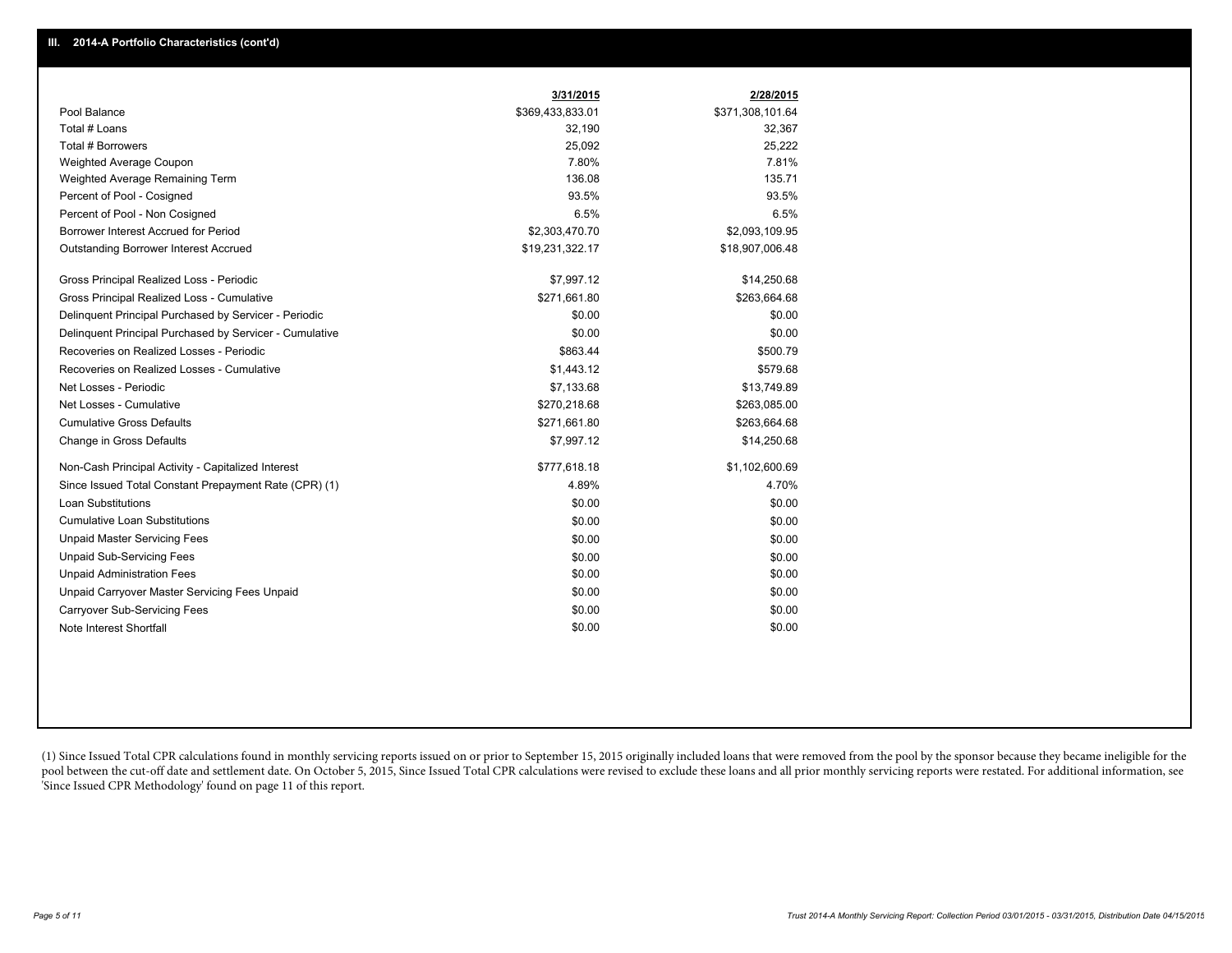### **IV. 2014-A Portfolio Statistics by Loan Program**

|                                                       | Weighted<br><b>Average Coupon</b> | # LOANS | <b>\$ AMOUNT</b> | $\frac{9}{6}$ * |
|-------------------------------------------------------|-----------------------------------|---------|------------------|-----------------|
| - Smart Option Deferred Loans                         | 8.31%                             | 14,863  | \$148,200,674.25 | 42.179%         |
| - Smart Option Fixed Pay Loans                        | 7.86%                             | 9,528   | \$123,168,168.91 | 35.054%         |
| - Smart Option Interest-Only Loans                    | 6.67%                             | 7,799   | \$79,994,468.44  | 22.767%         |
| - Other Loan Programs                                 | 0.00%                             | 0.00    | \$0.00           | 0.000%          |
| <b>Total</b>                                          | 7.80%                             | 32,190  | \$351,363,311.60 | 100.000%        |
| Prime Indexed Loans -- Monthly Reset Adjustable       |                                   |         | \$0.00           |                 |
| Prime Indexed Loans -- Monthly Reset Non-Adjustable   |                                   |         | \$0.00           |                 |
| Prime Indexed Loans -- Quarterly Reset Adjustable     |                                   |         | \$0.00           |                 |
| Prime Indexed Loans -- Quarterly Reset Non-Adjustable |                                   |         | \$0.00           |                 |
| Prime Indexed Loans -- Annual Reset                   |                                   |         | \$0.00           |                 |
| <b>T-Bill Indexed Loans</b>                           |                                   |         | \$0.00           |                 |
| <b>Fixed Rate Loans</b>                               |                                   |         | \$53,405,606.70  |                 |
| <b>LIBOR Indexed Loans</b>                            |                                   |         | \$316,028,226.31 |                 |
|                                                       |                                   |         |                  |                 |

\* Note: Percentages may not total 100% due to rounding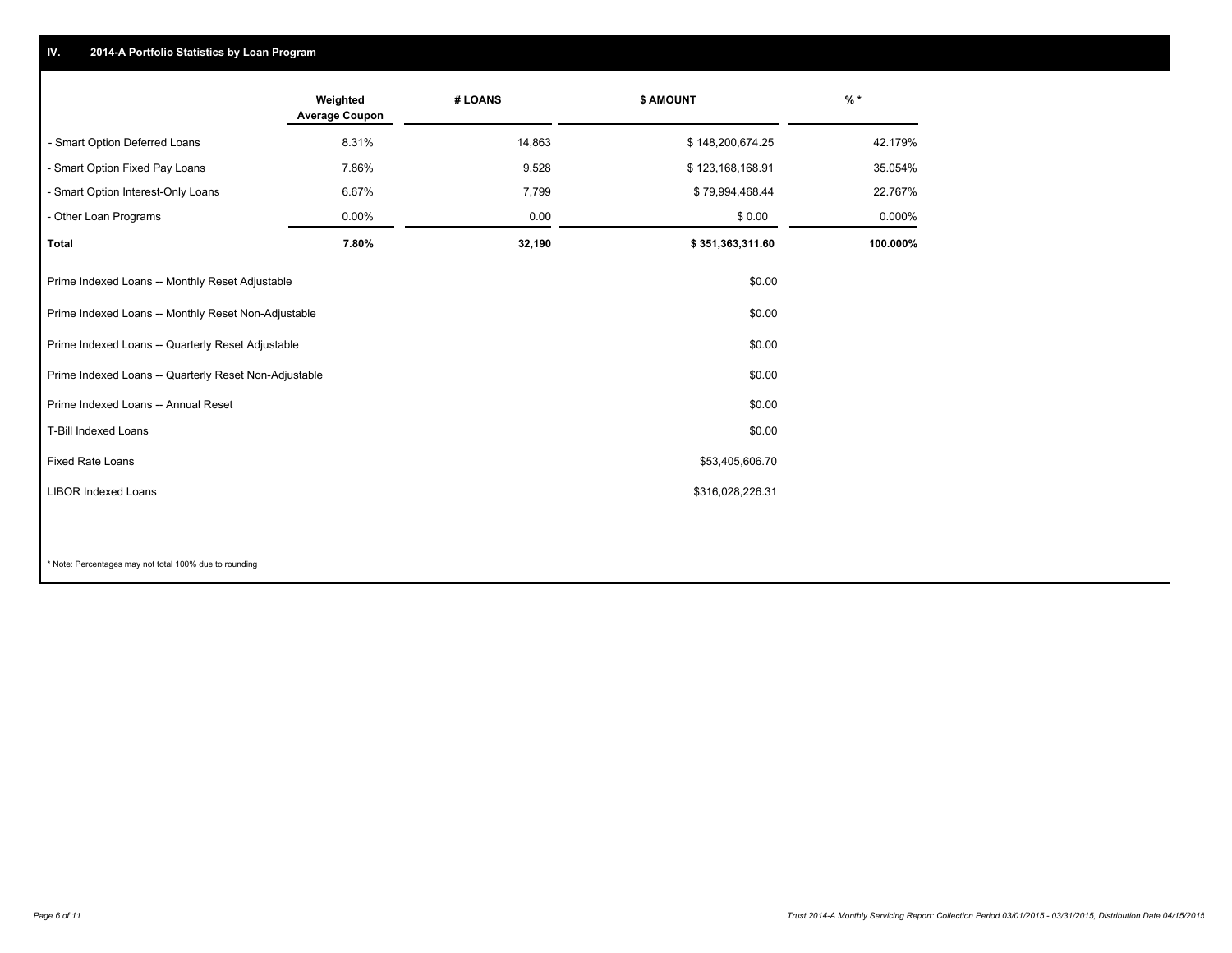| А. | <b>Reserve Account</b>                                                                                                                                                                             |                                                                         |                  |  |
|----|----------------------------------------------------------------------------------------------------------------------------------------------------------------------------------------------------|-------------------------------------------------------------------------|------------------|--|
|    |                                                                                                                                                                                                    | Specified Reserve Account Balance                                       | \$958,735.00     |  |
|    | <b>Actual Reserve Account Balance</b>                                                                                                                                                              |                                                                         | \$958,735.00     |  |
| В. |                                                                                                                                                                                                    | <b>Principal Distribution Amount</b>                                    |                  |  |
|    | Ι.                                                                                                                                                                                                 | Class A Notes Outstanding                                               | \$283,332,692.38 |  |
|    | ii.                                                                                                                                                                                                | Pool Balance                                                            | \$369,433,833.01 |  |
|    | iii.                                                                                                                                                                                               | <b>First Priority Principal Distribution Amount</b>                     | \$0.00           |  |
|    | iv.                                                                                                                                                                                                | Class A and B Notes Outstanding                                         | \$319,332,692.38 |  |
|    | v.                                                                                                                                                                                                 | First Priority Principal Distribution Amount                            | \$0.00           |  |
|    | vi.                                                                                                                                                                                                | Pool Balance                                                            | \$369,433,833.01 |  |
|    | vii.                                                                                                                                                                                               | Specified Overcollateralization Amount                                  | \$110,830,149.90 |  |
|    | viii.                                                                                                                                                                                              | <b>Regular Principal Distribution Amount</b>                            | \$60,729,009.27  |  |
|    | ix.                                                                                                                                                                                                | <b>Notes Outstanding</b>                                                | \$361,332,692.38 |  |
|    | х.                                                                                                                                                                                                 | First Priority Principal Distribution Amount                            | \$0.00           |  |
|    | xi.                                                                                                                                                                                                | Regular Principal Distribution Amount                                   | \$60,729,009.27  |  |
|    | xii.                                                                                                                                                                                               | Available Funds (after payment of waterfall items A through J) *        | \$0.00           |  |
|    |                                                                                                                                                                                                    | xiii. Additional Principal Distribution Amount (min(ix - x - xi, xiii)) | \$0.00           |  |
|    | * Represents 50% of value if the principal balance of the notes is greater than 10% of initial principal balance of the notes or the Class A and Class B note are reduced to 0, otherwise the full |                                                                         |                  |  |

epresents 50% of value if the principal balance of the notes is greater than 10% of initial principal balance of the notes or the Class A and Class B note are reduced to 0, otherwise the full value is shown.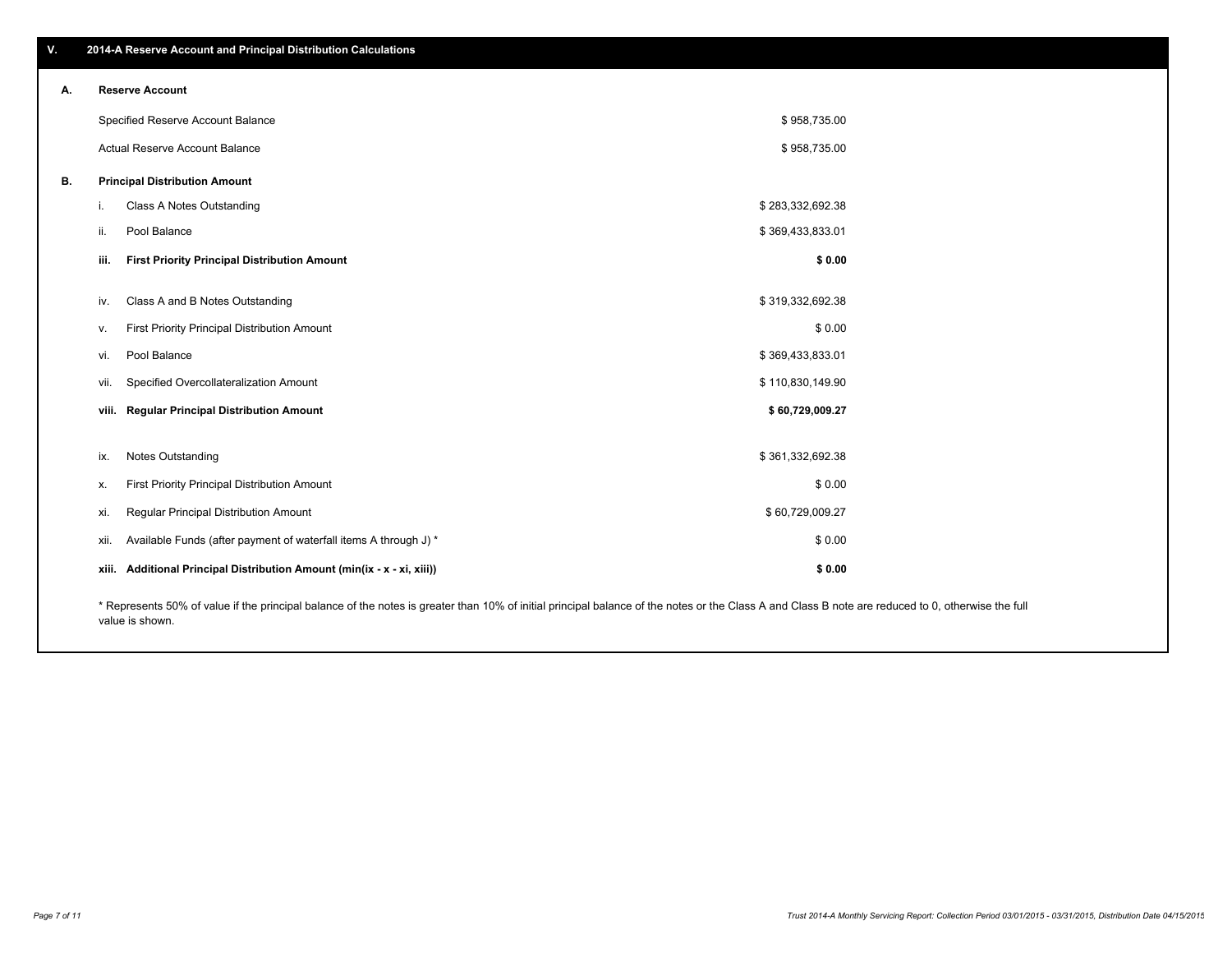|    |                                                                                        | Paid             | <b>Funds Balance</b> |
|----|----------------------------------------------------------------------------------------|------------------|----------------------|
|    | <b>Total Available Funds</b>                                                           |                  | \$4,120,764.64       |
| Α  | <b>Trustee Fees</b>                                                                    | \$0.00           | \$4,120,764.64       |
| В  | i. Master Servicing Fees                                                               | \$14,737.97      | \$4,106,026.67       |
|    | ii. Sub-Servicing Fees                                                                 | \$221,069.49     | \$3,884,957.18       |
| C  | i. Administration Fees                                                                 | \$6,667.00       | \$3,878,290.18       |
|    | ii. Unreimbursed Administrator Advances plus any Unpaid                                | \$0.00           | \$3,878,290.18       |
| D  | Class A Noteholders Interest Distribution Amount                                       | \$372,368.24     | \$3,505,921.94       |
| Ε  | <b>First Priority Principal Payment</b>                                                | \$0.00           | \$3,505,921.94       |
| F  | Class B Noteholders Interest Distribution Amount                                       | \$120,000.00     | \$3,385,921.94       |
| G  | Class C Noteholders Interest Distribution Amount                                       | \$157,500.00     | \$3,228,421.94       |
| н  | Reinstatement Reserve Account                                                          | \$0.00           | \$3,228,421.94       |
| L  | Regular Principal Distribution                                                         | \$3,228,421.94   | \$0.00               |
| J  | i. Carryover Master Servicing Fees                                                     | \$0.00           | \$0.00               |
|    | ii. Carryover Sub-servicing Fees                                                       | \$0.00           | \$0.00               |
| Κ  | Additional Principal Distribution Amount                                               | \$0.00           | \$0.00               |
| L  | Unpaid Expenses of Trustee                                                             | \$0.00           | \$0.00               |
| М  | Unpaid Expenses of Administrator                                                       | \$0.00           | \$0.00               |
| N  | Remaining Funds to the Excess Distribution Certificateholder                           | \$0.00           | \$0.00               |
|    | <b>Waterfall Conditions</b>                                                            |                  |                      |
|    |                                                                                        |                  |                      |
| А. | <b>Class C Noteholders' Interest Distribution Condition</b>                            |                  |                      |
|    | Pool Balance<br>i.                                                                     | \$369,433,833.01 |                      |
|    | Class A and B Notes Outstanding<br>ii.                                                 | \$319,332,692.38 |                      |
|    | Class C Noteholders' Interest Distribution Ration (i / ii)<br>iii.                     | 115.69%          |                      |
|    | Minimum Ratio<br>iv.                                                                   | 110.00%          |                      |
|    | Is the Class C Noteholders' Interest Distribution Condition Satisfied (iii > iv)<br>v. | Y                |                      |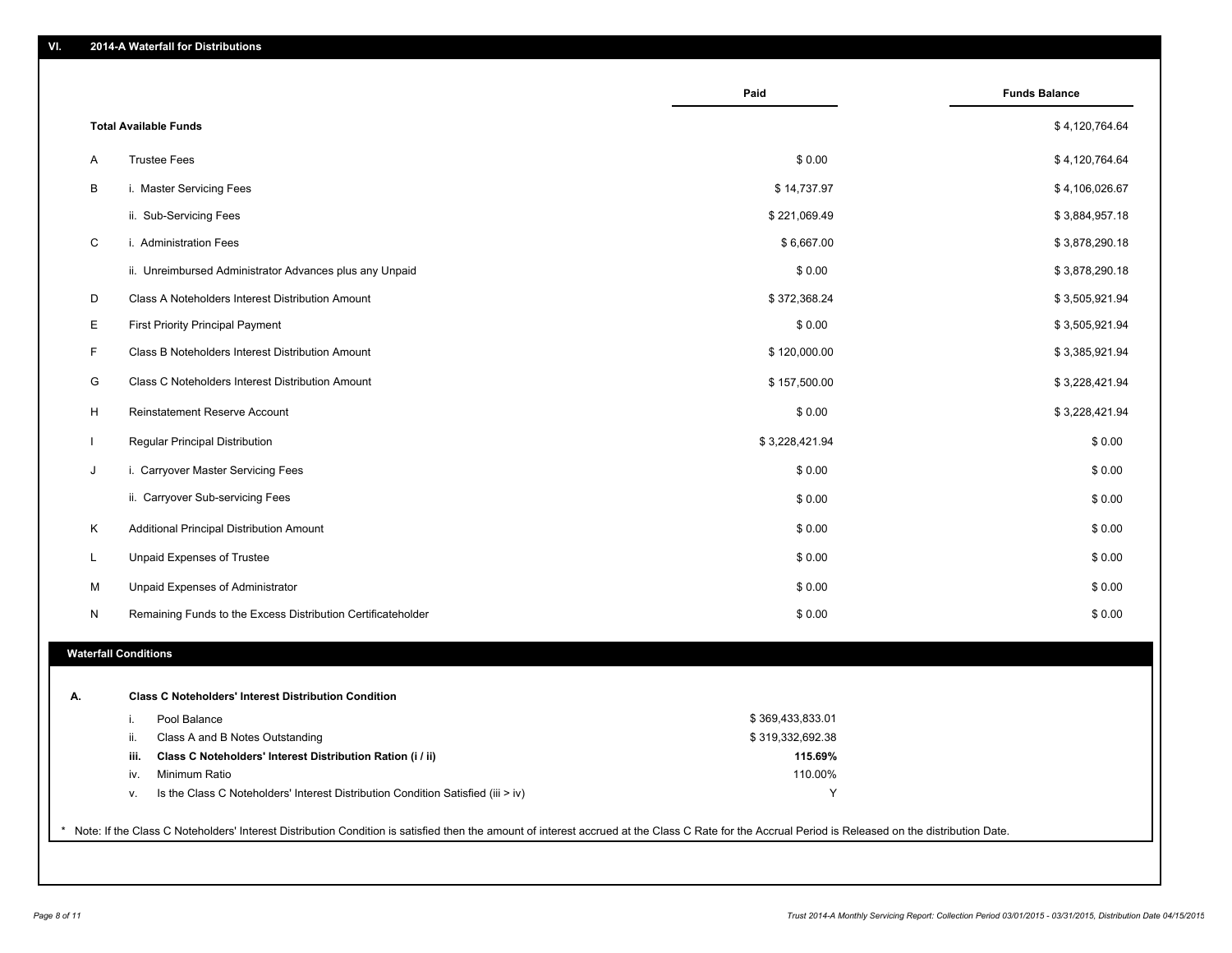#### **Distribution Amounts**

|                                                            | A1                      | A <sub>2</sub> A        | A <sub>2</sub> B        |
|------------------------------------------------------------|-------------------------|-------------------------|-------------------------|
| Cusip/Isin                                                 | 784456AA3               | 784456AB1               | 784456AC9               |
| <b>Beginning Balance</b>                                   | \$97,332,692.38         | \$68,000,000.00         | \$68,000,000.00         |
| Index                                                      | <b>LIBOR</b>            | <b>FIXED</b>            | <b>LIBOR</b>            |
| Spread/Fixed Rate                                          | 0.50%                   | 3.05%                   | 1.15%                   |
| Record Date (Days Prior to Distribution)                   | 1 NEW YORK BUSINESS DAY | 1 NEW YORK BUSINESS DAY | 1 NEW YORK BUSINESS DAY |
| <b>Accrual Period Begin</b>                                | 3/16/2015               | 3/15/2015               | 3/16/2015               |
| <b>Accrual Period End</b>                                  | 4/15/2015               | 4/15/2015               | 4/15/2015               |
| Daycount Fraction                                          | 0.08333333              | 0.08333333              | 0.08333333              |
| Interest Rate*                                             | 0.67450%                | 3.05000%                | 1.32450%                |
| <b>Accrued Interest Factor</b>                             | 0.000562083             | 0.002541667             | 0.001103750             |
| <b>Current Interest Due</b>                                | \$54,709.08             | \$172,833.33            | \$75,055.00             |
| Interest Shortfall from Prior Period Plus Accrued Interest | $\mathsf{\$}$ -         | $S -$                   | $$ -$                   |
| <b>Total Interest Due</b>                                  | \$54,709.08             | \$172,833.33            | \$75,055.00             |
| <b>Interest Paid</b>                                       | \$54,709.08             | \$172,833.33            | \$75,055.00             |
| <b>Interest Shortfall</b>                                  | $\mathsf{\$}$ -         | $S -$                   | $$ -$                   |
| <b>Principal Paid</b>                                      | \$3,228,421.94          | $\mathsf{\$}$ -         | $$ -$                   |
| <b>Ending Principal Balance</b>                            | \$94,104,270.44         | \$68,000,000.00         | \$68,000,000.00         |
| Paydown Factor                                             | 0.027359508             | 0.000000000             | 0.000000000             |
| Ending Balance Factor                                      | 0.797493817             | 1.000000000             | 1.000000000             |

\* Pay rates for Current Distribution. For the interest rates applicable to the next distribution date, please see https://www.salliemae.com/about/investors/data/SMBabrate.txt.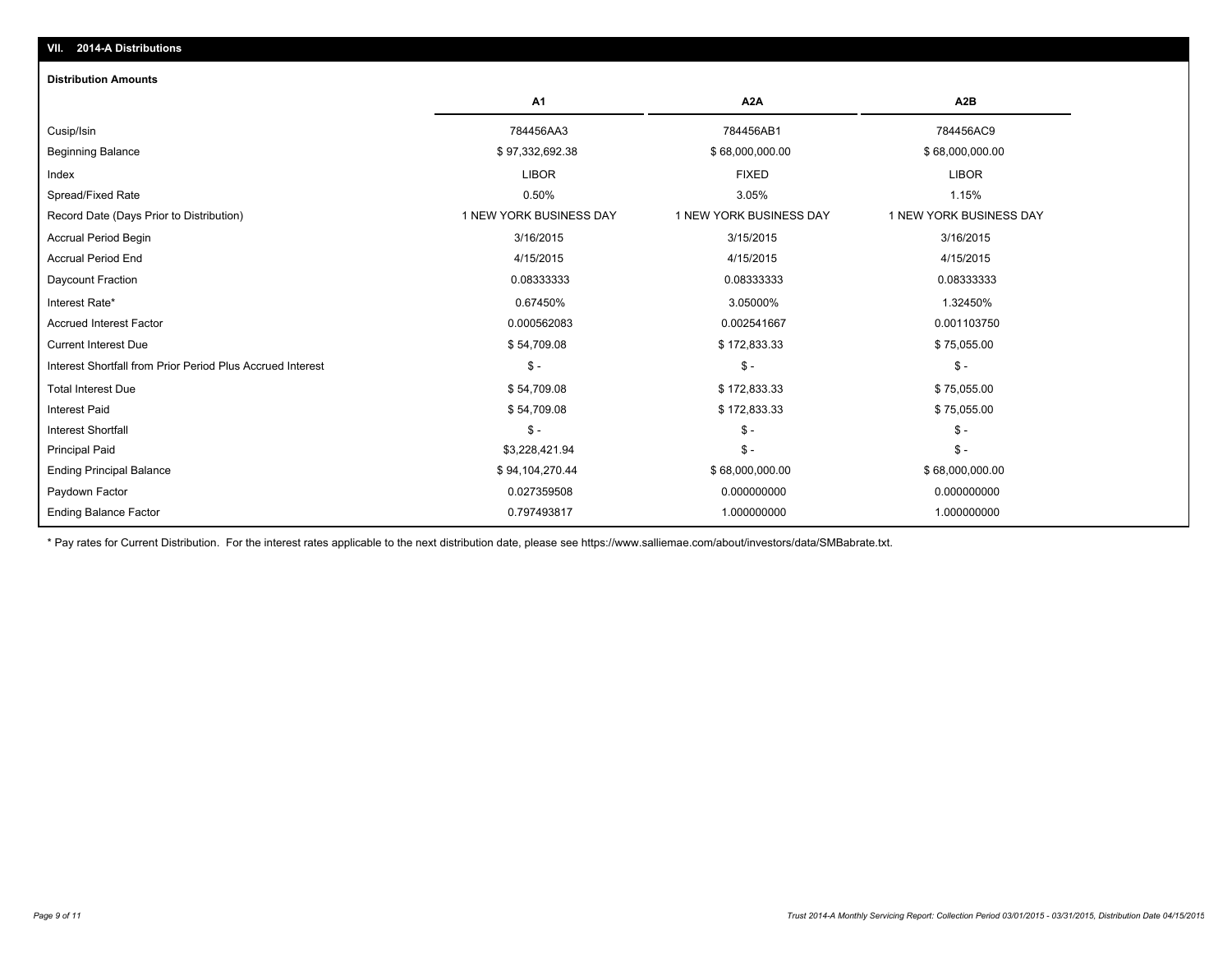| VII. 2014-A Distributions                                  |                         |                         |                         |  |  |
|------------------------------------------------------------|-------------------------|-------------------------|-------------------------|--|--|
| <b>Distribution Amounts</b>                                |                         |                         |                         |  |  |
|                                                            | A3                      | в                       | C                       |  |  |
| Cusip/Isin                                                 | 784456AD7               | 784456AE5               | 784456AF2               |  |  |
| <b>Beginning Balance</b>                                   | \$50,000,000.00         | \$36,000,000.00         | \$42,000,000.00         |  |  |
| Index                                                      | <b>LIBOR</b>            | <b>FIXED</b>            | <b>FIXED</b>            |  |  |
| Spread/Fixed Rate                                          | 1.50%                   | 4.00%                   | 4.50%                   |  |  |
| Record Date (Days Prior to Distribution)                   | 1 NEW YORK BUSINESS DAY | 1 NEW YORK BUSINESS DAY | 1 NEW YORK BUSINESS DAY |  |  |
| <b>Accrual Period Begin</b>                                | 3/16/2015               | 3/15/2015               | 3/15/2015               |  |  |
| <b>Accrual Period End</b>                                  | 4/15/2015               | 4/15/2015               | 4/15/2015               |  |  |
| Daycount Fraction                                          | 0.08333333              | 0.08333333              | 0.08333333              |  |  |
| Interest Rate*                                             | 1.67450%                | 4.00000%                | 4.50000%                |  |  |
| <b>Accrued Interest Factor</b>                             | 0.001395417             | 0.003333333             | 0.003750000             |  |  |
| <b>Current Interest Due</b>                                | \$69,770.83             | \$120,000.00            | \$157,500.00            |  |  |
| Interest Shortfall from Prior Period Plus Accrued Interest | $\mathsf{\$}$ -         | $S -$                   | $\frac{2}{3}$ -         |  |  |
| <b>Total Interest Due</b>                                  | \$69,770.83             | \$120,000.00            | \$157,500.00            |  |  |
| <b>Interest Paid</b>                                       | \$69,770.83             | \$120,000.00            | \$157,500.00            |  |  |
| <b>Interest Shortfall</b>                                  | $\mathsf{\$}$ -         | $\mathsf{\$}$ -         | $\frac{2}{3}$ -         |  |  |
| <b>Principal Paid</b>                                      | $\mathsf{\$}$ -         | $S -$                   | $S -$                   |  |  |
| <b>Ending Principal Balance</b>                            | \$50,000,000.00         | \$36,000,000.00         | \$42,000,000.00         |  |  |
| Paydown Factor                                             | 0.000000000             | 0.000000000             | 0.000000000             |  |  |
| <b>Ending Balance Factor</b>                               | 1.000000000             | 1.000000000             | 1.000000000             |  |  |

\* Pay rates for Current Distribution. For the interest rates applicable to the next distribution date, please see https://www.salliemae.com/about/investors/data/SMBabrate.txt.